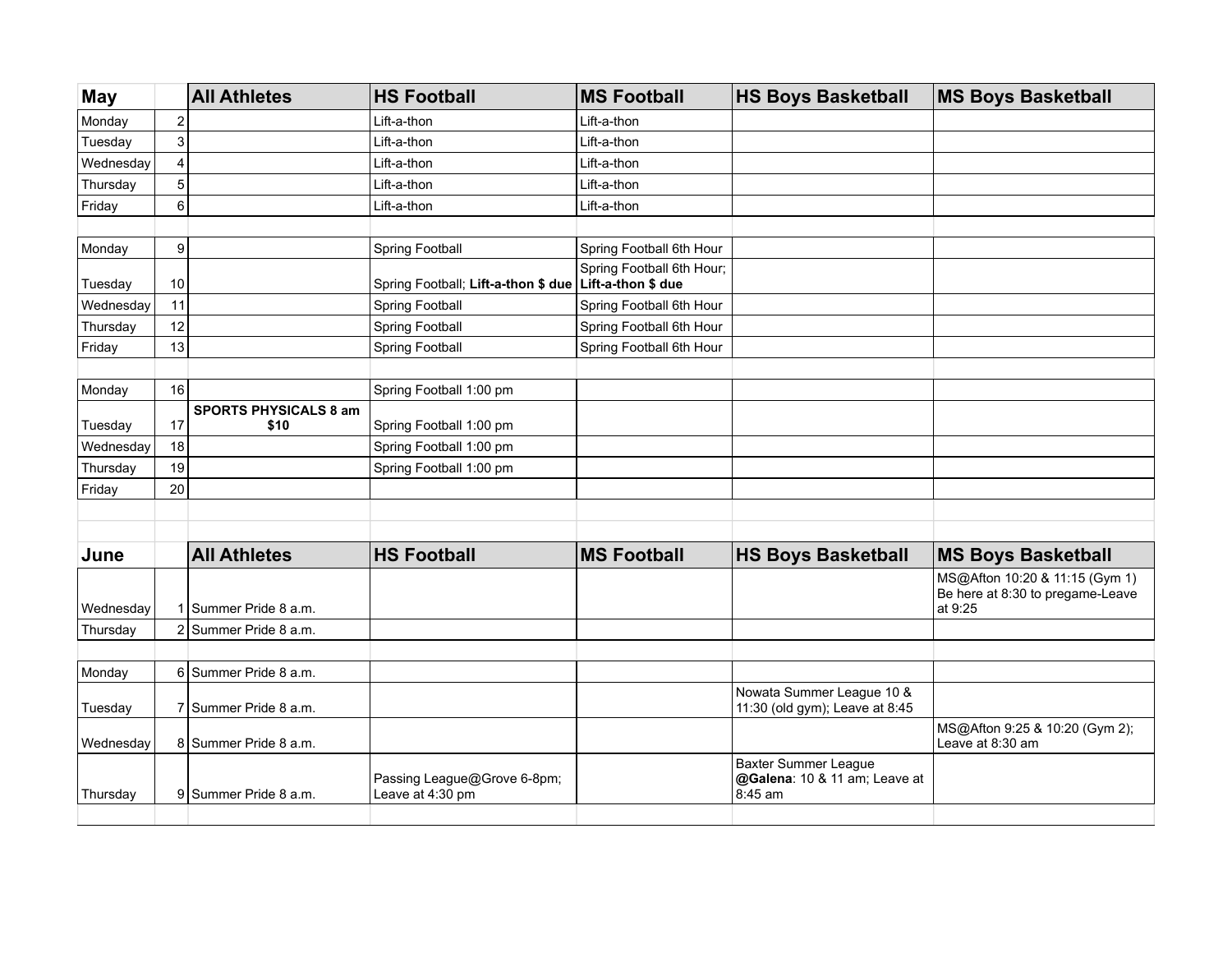| Monday    |          | 13 Summer Pride 8 a.m.               |                                                 |                    | Nowata Summer League 1:45<br>(new gym) & 2:30 (old gym);<br>Leave at 12:30     |                                                 |  |
|-----------|----------|--------------------------------------|-------------------------------------------------|--------------------|--------------------------------------------------------------------------------|-------------------------------------------------|--|
| Tuesday   |          | 14 Summer Pride 8 a.m.               |                                                 |                    |                                                                                |                                                 |  |
| Wednesday |          | 15 Summer Pride 8 a.m.               |                                                 |                    |                                                                                | MS@Afton 8:30 & 10:20 (Gym 1)<br>Leave at 7:45  |  |
| Thursday  |          | 16 Summer Pride 8 a.m.               | Passing League@Grove 6-8pm;<br>Leave at 4:30 pm |                    | Baxter Summer League: 12 & 1<br>pm; Leave at 10:45 am                          |                                                 |  |
|           |          |                                      |                                                 |                    |                                                                                |                                                 |  |
| Monday    |          | 20 Summer Pride 8 a.m.               |                                                 |                    | Nowata Summer League HS<br>BK@Nowata 10:45 (new) & 1:45<br>(new) Leave at 9:30 |                                                 |  |
| Tuesday   | 21       | Summer Pride 8 a.m.                  |                                                 |                    | Nowata Summer League HS<br>BK@Nowata 10:00 (old) &10:45<br>(new) Leave at 8:45 |                                                 |  |
| Wednesday |          | 22 Summer Pride 8 a.m.               |                                                 |                    |                                                                                | MS@Afton 8:30 & 10:20 (Gym 1)<br>Leave at 7:45  |  |
| Thursday  |          | 23 Summer Pride 8 a.m.               | Passing League@Grove 6-8pm;<br>Leave at 4:30 pm |                    | Baxter Summer League: 12 & 1<br>pm; Leave at 10:45 am                          |                                                 |  |
|           |          |                                      |                                                 |                    |                                                                                |                                                 |  |
| Monday    |          | 27 Summer Pride 8 a.m.               |                                                 |                    |                                                                                |                                                 |  |
| Tuesday   | 28       | Summer Pride 8 a.m.                  |                                                 |                    |                                                                                |                                                 |  |
| Wednesday |          | 29 Summer Pride 8 a.m.               |                                                 |                    |                                                                                | MS@Afton 10:20 & 11:15 (Gym 2)<br>Leave at 9:25 |  |
| Thursday  |          | 30 Summer Pride 8 a.m.               | Passing League@Grove 6-8pm;<br>Leave at 4:30 pm |                    | Baxter Summer League: 10 & 11<br>am; Leave at 8:45 am                          |                                                 |  |
|           |          |                                      |                                                 |                    |                                                                                |                                                 |  |
|           |          |                                      |                                                 |                    |                                                                                |                                                 |  |
| July      |          | <b>All Athletes</b>                  | <b>HS Football</b>                              | <b>MS Football</b> | <b>HS Boys Basketball</b>                                                      | <b>MS Boys Basketball</b>                       |  |
| Sat-Sun   | $2 - 10$ | <b>OSSAA DEAD WEEK-No Activities</b> |                                                 |                    |                                                                                |                                                 |  |
|           |          |                                      |                                                 |                    |                                                                                |                                                 |  |
| Monday    |          | 11 Summer Pride 8 a.m.               |                                                 |                    |                                                                                |                                                 |  |
| Tuesday   |          | 12 Summer Pride 8 a.m.               |                                                 |                    |                                                                                |                                                 |  |
| Wednesday |          | 13 Summer Pride 8 a.m.               |                                                 |                    |                                                                                |                                                 |  |
| Thursday  |          | 14 Summer Pride 8 a.m.               |                                                 |                    |                                                                                |                                                 |  |
| Monday    |          | 18 Summer Pride 8 a.m.               |                                                 |                    |                                                                                |                                                 |  |
| Tuesday   |          | 19 Summer Pride 8 a.m.               |                                                 |                    |                                                                                |                                                 |  |
| Wednesday |          | 20 Summer Pride 8 a.m.               |                                                 |                    |                                                                                |                                                 |  |
| Thursday  |          | 21 Summer Pride 8 a.m.               |                                                 |                    |                                                                                |                                                 |  |
|           |          |                                      |                                                 |                    |                                                                                |                                                 |  |